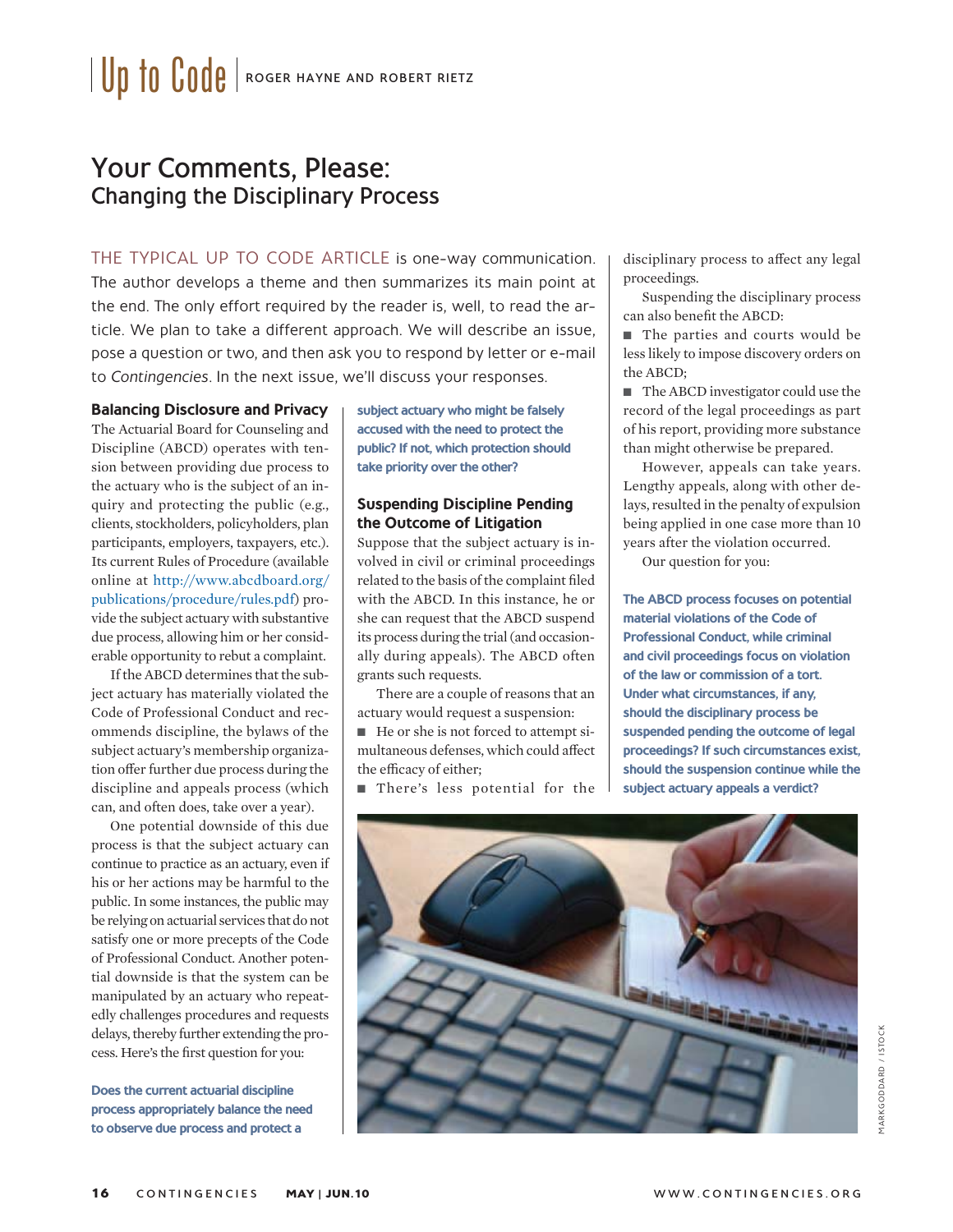#### **High-Profile Cases**

The ABCD maintains confidentiality throughout its process and can't confirm or deny whether a complaint has been filed against an actuary, either currently or in the past. This confidentiality continues after the ABCD recommends discipline to a membership organization. No one (other than the complainant, persons informed by the subject actuary, and witnesses questioned by the ABCD investigator) knows whether an actuary has been through the ABCD process until the membership organization concludes its process, and then only if the decision calls for public discipline (i.e., a public reprimand, suspension, or expulsion).

Here's a connected series of questions:

**Suppose the subject actuary has been convicted of fraud or another felony in a high-profile (nationally publicized) case. Should the public know, after a high-profile conviction, if he or she is involved in ABCD disciplinary proceedings? If so, how would you define "high profile?" Should the ABCD keep its proceedings confidential in a high-profile case until it has made its recommendation to the membership organization or beyond that point (i.e., until all membership organization appeals have been exhausted)?**

# **The Current Discipline Process**

What discipline does the ABCD administer? (Readers don't need to answer this trick question: The ABCD doesn't administer discipline, but recommends discipline to the membership organizations.) However, this trick question is the basis for a curious phenomenon.

Let's say that in a particular case the ABCD concludes that a material violation of the Code of Professional Conduct occurred and recommends a public reprimand. The ABCD's recommendation typically reflects its institutional memory How much detail should the membership organization publish about cases involving public discipline (public reprimand, suspension, or expulsion)?

of previous similar cases. However, the disciplinary committee of a membership organization, whose members very likely have little or no experience on similar cases, must proceed without the benefit of the ABCD's considerable expertise.

 Let's say the disciplinary committee decides that a private reprimand is appropriate. The subject actuary can appeal that finding to the organization's appeal panel, which can either affirm the decision or change it. Thus, the actual discipline could be different not only from that which was recommended by the ABCD but also from the membership organization's initial determination.

One additional point in this issue should be recognized. The subject actuary might belong to more than one actuarial organization. Under the current system, he or she will face a hearing at the ABCD and, if the ABCD recommends discipline, separate hearings with each of the organizations to which he or she belongs. Similarly, decisions may be appealed to each of the membership organizations. Thus, if an actuary belongs to "n" U.S. actuarial organizations, he or she potentially faces 2n+1 hearings.

In this process, there's no guarantee that the subject actuary's membership organizations will follow the ABCD's recommendation or reach the same conclusions among themselves. Thus, in our example, one organization might affirm the ABCD's recommendation of a public reprimand, another might reduce the penalty to a private reprimand, and a third might dismiss the case. This isn't just a theoretical issue—disparate decisions by different organizations (based on the same record from the ABCD) have occurred in the past.

This question is open-ended:

## **How should the level of discipline be determined?**

#### **Tombstones**

Actuaries and the public discover that a subject actuary is publicly disciplined when his or her membership organization publishes a notice about the discipline in its newsletter. These notices (known as tombstones) have typically been brief and limited to the name of the subject actuary, the precepts and actuarial standards of practice that were violated, and the level of discipline.

**How much detail should the membership organization publish about cases involving public discipline (public reprimand, suspension, or expulsion)?** 

#### **(Inter)Disciplinary Proposal**

The Council of U.S. Presidents (CUSP), a committee of the Academy's Board of Directors composed of the presidents and presidents-elect of the five U.S.-based actuarial organizations—the Academy, the American College of Pension Actuaries, the Casualty Actuarial Society (CAS), the Conference of Consulting Actuaries, and the Society of Actuaries—has been studying the issue of discipline within the profession.

As part of that exploration, CUSP has proposed a revision to the current process that would effectively replace separate hearings before various member organizations with a single hearing before a disciplinary panel whose members have been selected by the ABCD from a pool appointed by the five member organizations. The pool would be sufficiently robust so that, in most cases, the disciplinary panel would be composed of a majority of actuaries with membership